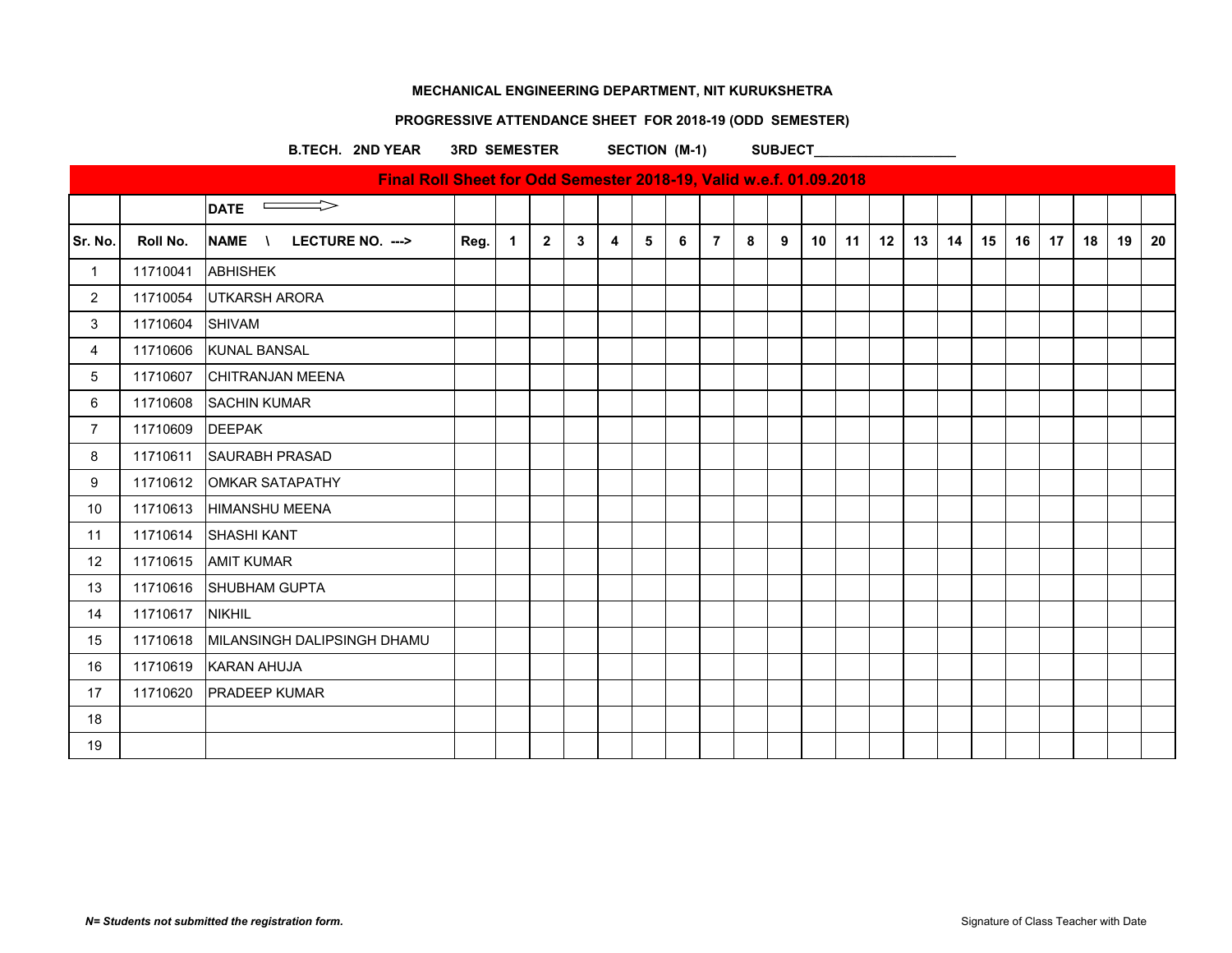# **PROGRESSIVE ATTENDANCE SHEET FOR 2018-19 (ODD SEMESTER)**

### B.TECH. 2ND YEAR 3RD SEMESTER SECTION (M-2) SUBJECT

|                |          | Final Roll Sheet for Odd Semester 2018-19, Valid w.e.f. 01.09.2018 |      |             |                |              |                         |   |   |                |   |   |                 |    |    |    |    |    |    |    |    |    |    |
|----------------|----------|--------------------------------------------------------------------|------|-------------|----------------|--------------|-------------------------|---|---|----------------|---|---|-----------------|----|----|----|----|----|----|----|----|----|----|
|                |          | $\overline{\phantom{0}}$ DATE                                      |      |             |                |              |                         |   |   |                |   |   |                 |    |    |    |    |    |    |    |    |    |    |
| Sr. No.        | Roll No. | <b>NAME</b><br>LECTURE NO. --->                                    | Reg. | $\mathbf 1$ | $\overline{2}$ | $\mathbf{3}$ | $\overline{\mathbf{4}}$ | 5 | 6 | $\overline{7}$ | 8 | 9 | 10 <sup>°</sup> | 11 | 12 | 13 | 14 | 15 | 16 | 17 | 18 | 19 | 20 |
| $\mathbf{1}$   | 11710621 | <b>VED PRAKASH</b>                                                 |      |             |                |              |                         |   |   |                |   |   |                 |    |    |    |    |    |    |    |    |    |    |
| $\overline{2}$ | 11710625 | SIDDHARTH SETHI                                                    |      |             |                |              |                         |   |   |                |   |   |                 |    |    |    |    |    |    |    |    |    |    |
| $\mathbf{3}$   | 11710626 | <b>RITURAJ PALAWAT</b>                                             |      |             |                |              |                         |   |   |                |   |   |                 |    |    |    |    |    |    |    |    |    |    |
| 4              | 11710627 | <b>ARBIND YADAV</b>                                                |      |             |                |              |                         |   |   |                |   |   |                 |    |    |    |    |    |    |    |    |    |    |
| $5\,$          | 11710628 | NIKHIL MEENA                                                       |      |             |                |              |                         |   |   |                |   |   |                 |    |    |    |    |    |    |    |    |    |    |
| 6              | 11710629 | <b>MANISH KUMAR</b>                                                |      |             |                |              |                         |   |   |                |   |   |                 |    |    |    |    |    |    |    |    |    |    |
| $\overline{7}$ | 11710630 | SHAURYA UPADHYAYA                                                  |      |             |                |              |                         |   |   |                |   |   |                 |    |    |    |    |    |    |    |    |    |    |
| 8              | 11710728 | <b>SHUBHAM BHATIA</b>                                              |      |             |                |              |                         |   |   |                |   |   |                 |    |    |    |    |    |    |    |    |    |    |
| 9              | 11710729 | <b>MANISH KUMAR</b>                                                |      |             |                |              |                         |   |   |                |   |   |                 |    |    |    |    |    |    |    |    |    |    |
| 10             | 11710735 | <b>ASHISH KUMAR</b>                                                |      |             |                |              |                         |   |   |                |   |   |                 |    |    |    |    |    |    |    |    |    |    |
| 11             | 11710739 | <b>ANKITA KUMARI</b>                                               |      |             |                |              |                         |   |   |                |   |   |                 |    |    |    |    |    |    |    |    |    |    |
| 12             | 11710906 | <b>DEEPAK JEPH</b>                                                 |      |             |                |              |                         |   |   |                |   |   |                 |    |    |    |    |    |    |    |    |    |    |
| 13             | 11710907 | <b>SAGAR SINGH RAWAL</b>                                           |      |             |                |              |                         |   |   |                |   |   |                 |    |    |    |    |    |    |    |    |    |    |
| 14             | 11730026 | <b>Tshering Jorden</b>                                             |      |             |                |              |                         |   |   |                |   |   |                 |    |    |    |    |    |    |    |    |    |    |
| 15             | 11730027 | Dawa Tenzin Lepcha                                                 |      |             |                |              |                         |   |   |                |   |   |                 |    |    |    |    |    |    |    |    |    |    |
| 16             | 11730028 | Dorji Tshering                                                     |      |             |                |              |                         |   |   |                |   |   |                 |    |    |    |    |    |    |    |    |    |    |
| 17             | 11730042 | <b>Mehul Choudhary</b>                                             |      |             |                |              |                         |   |   |                |   |   |                 |    |    |    |    |    |    |    |    |    |    |
| 18             | 11730046 | <b>SUNIT SAINI</b>                                                 |      |             |                |              |                         |   |   |                |   |   |                 |    |    |    |    |    |    |    |    |    |    |
| 19             |          |                                                                    |      |             |                |              |                         |   |   |                |   |   |                 |    |    |    |    |    |    |    |    |    |    |
| 20             |          |                                                                    |      |             |                |              |                         |   |   |                |   |   |                 |    |    |    |    |    |    |    |    |    |    |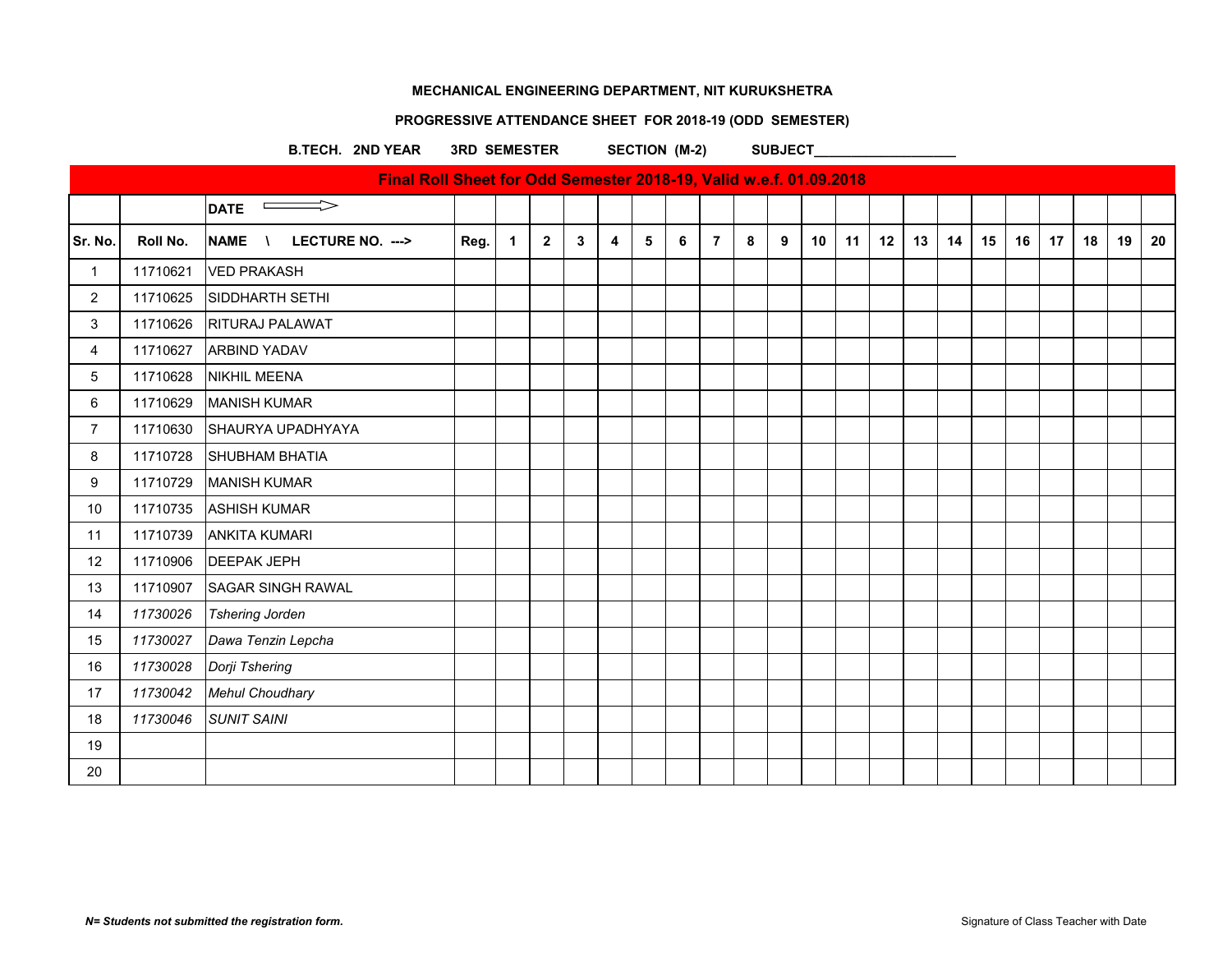# **PROGRESSIVE ATTENDANCE SHEET FOR 2018-19 (ODD SEMESTER)**

B.TECH. 2ND YEAR 3RD SEMESTER SECTION (M-3) SUBJECT\_

|                |          | Final Roll Sheet for Odd Semester 2018-19, Valid w.e.f. 01.09.2018 |      |                         |                |   |                         |   |   |                |   |   |    |    |    |    |    |    |    |    |    |    |    |
|----------------|----------|--------------------------------------------------------------------|------|-------------------------|----------------|---|-------------------------|---|---|----------------|---|---|----|----|----|----|----|----|----|----|----|----|----|
|                |          | $\qquad \qquad \Longrightarrow$<br><b>DATE</b>                     |      |                         |                |   |                         |   |   |                |   |   |    |    |    |    |    |    |    |    |    |    |    |
| Sr. No.        | Roll No. | <b>NAME</b><br>LECTURE NO. ---><br>$\mathcal{N}$                   | Reg. | $\overline{\mathbf{1}}$ | $\overline{2}$ | 3 | $\overline{\mathbf{4}}$ | 5 | 6 | $\overline{7}$ | 8 | 9 | 10 | 11 | 12 | 13 | 14 | 15 | 16 | 17 | 18 | 19 | 20 |
| $\overline{1}$ | 11710459 | <b>ARSH GOYAL</b>                                                  |      |                         |                |   |                         |   |   |                |   |   |    |    |    |    |    |    |    |    |    |    |    |
| $\overline{2}$ | 11710631 | SHANTANU SHUKLA                                                    |      |                         |                |   |                         |   |   |                |   |   |    |    |    |    |    |    |    |    |    |    |    |
| 3              |          | 11710632   MANURAJ GUPTA                                           |      |                         |                |   |                         |   |   |                |   |   |    |    |    |    |    |    |    |    |    |    |    |
| $\overline{4}$ | 11710634 | <b>UTTAM KUMAR</b>                                                 |      |                         |                |   |                         |   |   |                |   |   |    |    |    |    |    |    |    |    |    |    |    |
| 5              | 11710635 | SHUBHAM ARYA                                                       |      |                         |                |   |                         |   |   |                |   |   |    |    |    |    |    |    |    |    |    |    |    |
| 6              | 11710637 | <b>SAURABH SHUKLA</b>                                              |      |                         |                |   |                         |   |   |                |   |   |    |    |    |    |    |    |    |    |    |    |    |
| $\overline{7}$ | 11710638 | <b>HEMANT</b>                                                      |      |                         |                |   |                         |   |   |                |   |   |    |    |    |    |    |    |    |    |    |    |    |
| 8              | 11710639 | <b>VISHAL CHHOKER</b>                                              |      |                         |                |   |                         |   |   |                |   |   |    |    |    |    |    |    |    |    |    |    |    |
| 9              | 11710640 | <b>AMAN</b>                                                        |      |                         |                |   |                         |   |   |                |   |   |    |    |    |    |    |    |    |    |    |    |    |
| 10             | 11710641 | <b>AMAN YADAV</b>                                                  |      |                         |                |   |                         |   |   |                |   |   |    |    |    |    |    |    |    |    |    |    |    |
| 11             | 11710642 | <b>SHIVAM KUMAR</b>                                                |      |                         |                |   |                         |   |   |                |   |   |    |    |    |    |    |    |    |    |    |    |    |
| 12             | 11710643 | <b>ANKIT TEHLAN</b>                                                |      |                         |                |   |                         |   |   |                |   |   |    |    |    |    |    |    |    |    |    |    |    |
| 13             | 11710644 | <b>ASHUTOSH</b>                                                    |      |                         |                |   |                         |   |   |                |   |   |    |    |    |    |    |    |    |    |    |    |    |
| 14             | 11710645 | <b>PRASHANT KUMAR</b>                                              |      |                         |                |   |                         |   |   |                |   |   |    |    |    |    |    |    |    |    |    |    |    |
| 15             | 11710646 | <b>ISHASHANK MANI GAUTAM</b>                                       |      |                         |                |   |                         |   |   |                |   |   |    |    |    |    |    |    |    |    |    |    |    |
| 16             | 11710647 | AJINKYA SANTOSHRAO TAJANE                                          |      |                         |                |   |                         |   |   |                |   |   |    |    |    |    |    |    |    |    |    |    |    |
| 17             |          |                                                                    |      |                         |                |   |                         |   |   |                |   |   |    |    |    |    |    |    |    |    |    |    |    |
| 18             |          |                                                                    |      |                         |                |   |                         |   |   |                |   |   |    |    |    |    |    |    |    |    |    |    |    |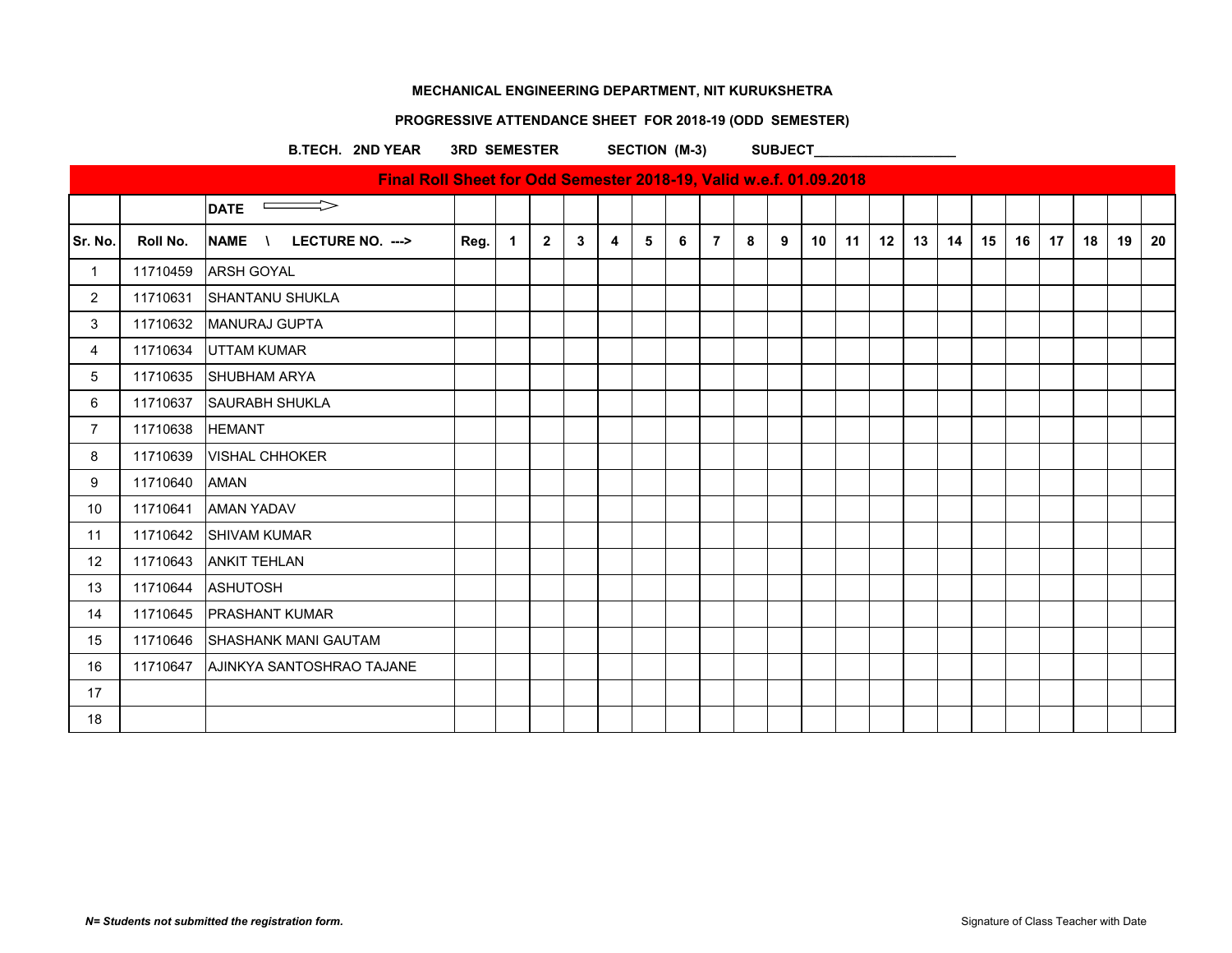# **PROGRESSIVE ATTENDANCE SHEET FOR 2018-19 (ODD SEMESTER)**

### B.TECH. 2ND YEAR 3RD SEMESTER SECTION (M-4) SUBJECT

|                |          | Final Roll Sheet for Odd Semester 2018-19, Valid w.e.f. 01.09.2018 |      |                      |                |              |   |   |   |                |   |   |    |    |    |    |    |    |    |                 |    |    |    |
|----------------|----------|--------------------------------------------------------------------|------|----------------------|----------------|--------------|---|---|---|----------------|---|---|----|----|----|----|----|----|----|-----------------|----|----|----|
|                |          | $\implies$<br><b>DATE</b>                                          |      |                      |                |              |   |   |   |                |   |   |    |    |    |    |    |    |    |                 |    |    |    |
| Sr. No.        | Roll No. | <b>NAME</b><br>LECTURE NO. ---><br>$\lambda$                       | Reg. | $\blacktriangleleft$ | $\overline{2}$ | $\mathbf{3}$ | 4 | 5 | 6 | $\overline{7}$ | 8 | 9 | 10 | 11 | 12 | 13 | 14 | 15 | 16 | 17 <sup>2</sup> | 18 | 19 | 20 |
| $\overline{1}$ | 11710648 | <b>ILLA ASISH SAI RAM</b>                                          |      |                      |                |              |   |   |   |                |   |   |    |    |    |    |    |    |    |                 |    |    |    |
| 2              | 11710649 | <b>VIVEK SINGH</b>                                                 |      |                      |                |              |   |   |   |                |   |   |    |    |    |    |    |    |    |                 |    |    |    |
| 3              | 11710650 | <b>RAHUL BURA</b>                                                  |      |                      |                |              |   |   |   |                |   |   |    |    |    |    |    |    |    |                 |    |    |    |
| $\overline{4}$ | 11710651 | <b>ANJALI GUSAIN</b>                                               |      |                      |                |              |   |   |   |                |   |   |    |    |    |    |    |    |    |                 |    |    |    |
| 5              | 11710652 | <b>ARETI LEELA MUKESH</b>                                          |      |                      |                |              |   |   |   |                |   |   |    |    |    |    |    |    |    |                 |    |    |    |
| 6              | 11710653 | <b>PAVITRA JAIN</b>                                                |      |                      |                |              |   |   |   |                |   |   |    |    |    |    |    |    |    |                 |    |    |    |
| $\overline{7}$ | 11710654 | <b>AMIT PARIHAR</b>                                                |      |                      |                |              |   |   |   |                |   |   |    |    |    |    |    |    |    |                 |    |    |    |
| 8              | 11710655 | <b>AMAR CHANDRA VERMA</b>                                          |      |                      |                |              |   |   |   |                |   |   |    |    |    |    |    |    |    |                 |    |    |    |
| 9              | 11710656 | <b>ADITYA KUMAR SINGH</b>                                          |      |                      |                |              |   |   |   |                |   |   |    |    |    |    |    |    |    |                 |    |    |    |
| 10             | 11710657 | <b>ANANT JAIN</b>                                                  |      |                      |                |              |   |   |   |                |   |   |    |    |    |    |    |    |    |                 |    |    |    |
| 11             | 11710659 | IMAHESH KUMAR                                                      |      |                      |                |              |   |   |   |                |   |   |    |    |    |    |    |    |    |                 |    |    |    |
| 12             | 11710660 | <b>HARSH SHARMA</b>                                                |      |                      |                |              |   |   |   |                |   |   |    |    |    |    |    |    |    |                 |    |    |    |
| 13             | 11710661 | NALLA JANARDHANA RAO                                               |      |                      |                |              |   |   |   |                |   |   |    |    |    |    |    |    |    |                 |    |    |    |
| 14             | 11710662 | <b>AYUSH SONI</b>                                                  |      |                      |                |              |   |   |   |                |   |   |    |    |    |    |    |    |    |                 |    |    |    |
| 15             | 11710730 | SIDDHARTH JAIN                                                     |      |                      |                |              |   |   |   |                |   |   |    |    |    |    |    |    |    |                 |    |    |    |
| 16             | 11710736 | <b>VINAYAK GOYAL</b>                                               |      |                      |                |              |   |   |   |                |   |   |    |    |    |    |    |    |    |                 |    |    |    |
| 17             | 11710737 | <b>SHIVAM SHARMA</b>                                               |      |                      |                |              |   |   |   |                |   |   |    |    |    |    |    |    |    |                 |    |    |    |
| 18             |          |                                                                    |      |                      |                |              |   |   |   |                |   |   |    |    |    |    |    |    |    |                 |    |    |    |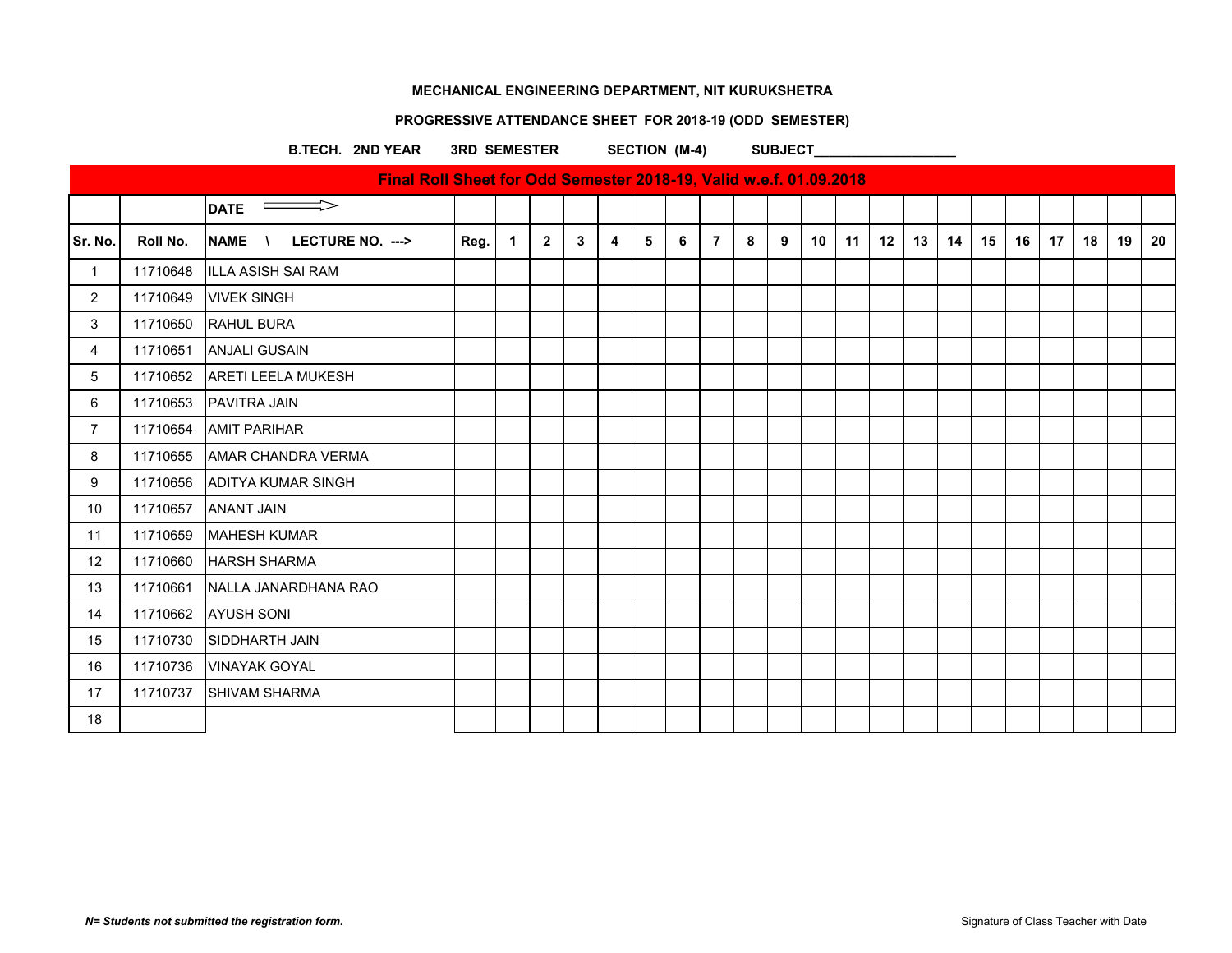# **PROGRESSIVE ATTENDANCE SHEET FOR 2018-19 (ODD SEMESTER)**

B.TECH. 2ND YEAR 3RD SEMESTER SECTION (M-5) SUBJECT

|                           |          | Final Roll Sheet for Odd Semester 2018-19, Valid w.e.f. 01.09.2018 |      |                |                |              |                         |   |   |                |   |   |    |    |    |    |    |    |    |    |    |    |    |
|---------------------------|----------|--------------------------------------------------------------------|------|----------------|----------------|--------------|-------------------------|---|---|----------------|---|---|----|----|----|----|----|----|----|----|----|----|----|
|                           |          | $\implies$<br><b>DATE</b>                                          |      |                |                |              |                         |   |   |                |   |   |    |    |    |    |    |    |    |    |    |    |    |
| Sr. No.                   | Roll No. | <b>NAME</b><br>LECTURE NO. ---><br>$\lambda$                       | Reg. | $\overline{1}$ | $\overline{2}$ | $\mathbf{3}$ | $\overline{\mathbf{4}}$ | 5 | 6 | $\overline{7}$ | 8 | 9 | 10 | 11 | 12 | 13 | 14 | 15 | 16 | 17 | 18 | 19 | 20 |
| $\overline{1}$            | 11710663 | <b>SAURABH HARIT</b>                                               |      |                |                |              |                         |   |   |                |   |   |    |    |    |    |    |    |    |    |    |    |    |
| $\overline{2}$            | 11710664 | AVANESH                                                            |      |                |                |              |                         |   |   |                |   |   |    |    |    |    |    |    |    |    |    |    |    |
| $\ensuremath{\mathsf{3}}$ | 11710665 | <b>ANKIT PANCHAL</b>                                               |      |                |                |              |                         |   |   |                |   |   |    |    |    |    |    |    |    |    |    |    |    |
| $\overline{\mathbf{4}}$   | 11710666 | <b>MRIDUL SHARMA</b>                                               |      |                |                |              |                         |   |   |                |   |   |    |    |    |    |    |    |    |    |    |    |    |
| 5                         | 11710668 | <b>ANKIT CHOUDHARY</b>                                             |      |                |                |              |                         |   |   |                |   |   |    |    |    |    |    |    |    |    |    |    |    |
| $\,6\,$                   | 11710669 | <b>VIKASH PAREEK</b>                                               |      |                |                |              |                         |   |   |                |   |   |    |    |    |    |    |    |    |    |    |    |    |
| $\overline{7}$            | 11710670 | <b>VAIBHAV GUPTA</b>                                               |      |                |                |              |                         |   |   |                |   |   |    |    |    |    |    |    |    |    |    |    |    |
| 8                         | 11710671 | <b>AMIT GOLLEN</b>                                                 |      |                |                |              |                         |   |   |                |   |   |    |    |    |    |    |    |    |    |    |    |    |
| 9                         | 11710672 | AKHIL ARUKAWAL                                                     |      |                |                |              |                         |   |   |                |   |   |    |    |    |    |    |    |    |    |    |    |    |
| $10$                      | 11710673 | <b>CHIRAG</b>                                                      |      |                |                |              |                         |   |   |                |   |   |    |    |    |    |    |    |    |    |    |    |    |
| 11                        | 11710674 | <b>VIJAY JANGID</b>                                                |      |                |                |              |                         |   |   |                |   |   |    |    |    |    |    |    |    |    |    |    |    |
| 12                        | 11710675 | <b>SAURABH TANWAR</b>                                              |      |                |                |              |                         |   |   |                |   |   |    |    |    |    |    |    |    |    |    |    |    |
| 13                        | 11710676 | YOGESH                                                             |      |                |                |              |                         |   |   |                |   |   |    |    |    |    |    |    |    |    |    |    |    |
| 14                        | 11710677 | ANAND PRASAD YADAV                                                 |      |                |                |              |                         |   |   |                |   |   |    |    |    |    |    |    |    |    |    |    |    |
| 15                        | 11710678 | SONU GURJAR                                                        |      |                |                |              |                         |   |   |                |   |   |    |    |    |    |    |    |    |    |    |    |    |
| 16                        | 11710679 | SANSKAR                                                            |      |                |                |              |                         |   |   |                |   |   |    |    |    |    |    |    |    |    |    |    |    |
| 17                        | 11710680 | <b>SUMIT YADAV</b>                                                 |      |                |                |              |                         |   |   |                |   |   |    |    |    |    |    |    |    |    |    |    |    |
| 18                        |          |                                                                    |      |                |                |              |                         |   |   |                |   |   |    |    |    |    |    |    |    |    |    |    |    |
| 19                        |          |                                                                    |      |                |                |              |                         |   |   |                |   |   |    |    |    |    |    |    |    |    |    |    |    |
| 20                        |          |                                                                    |      |                |                |              |                         |   |   |                |   |   |    |    |    |    |    |    |    |    |    |    |    |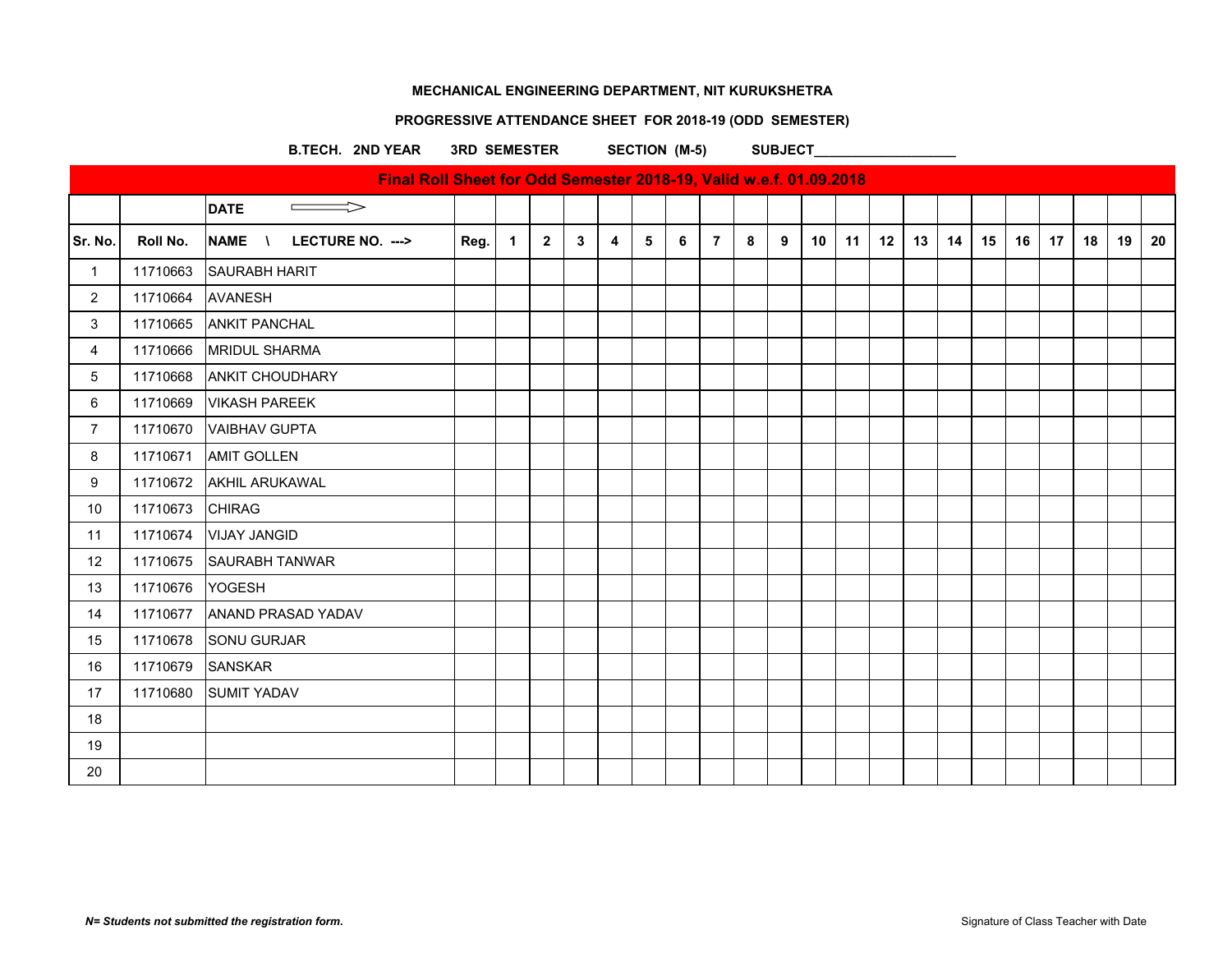# **PROGRESSIVE ATTENDANCE SHEET FOR 2018-19 (ODD SEMESTER)**

B.TECH. 2ND YEAR 3RD SEMESTER SECTION (M-6) SUBJECT

|                |          | Final Roll Sheet for Odd Semester 2018-19, Valid w.e.f. 01.09.2018 |      |                      |              |   |                         |   |   |                |   |   |    |    |    |    |    |    |    |    |    |    |    |
|----------------|----------|--------------------------------------------------------------------|------|----------------------|--------------|---|-------------------------|---|---|----------------|---|---|----|----|----|----|----|----|----|----|----|----|----|
|                |          | $\Rightarrow$<br><b>DATE</b><br>$\equiv$                           |      |                      |              |   |                         |   |   |                |   |   |    |    |    |    |    |    |    |    |    |    |    |
| Sr. No.        | Roll No. | <b>NAME</b><br>LECTURE NO. ---><br>$\lambda$                       | Reg. | $\blacktriangleleft$ | $\mathbf{2}$ | 3 | $\overline{\mathbf{4}}$ | 5 | 6 | $\overline{7}$ | 8 | 9 | 10 | 11 | 12 | 13 | 14 | 15 | 16 | 17 | 18 | 19 | 20 |
| $\mathbf{1}$   | 11710092 | <b>GAURAV ARYA</b>                                                 |      |                      |              |   |                         |   |   |                |   |   |    |    |    |    |    |    |    |    |    |    |    |
| $\overline{2}$ | 11710127 | <b>HARSH MITTAL</b>                                                |      |                      |              |   |                         |   |   |                |   |   |    |    |    |    |    |    |    |    |    |    |    |
| 3              | 11710681 | <b>BHUPESH</b>                                                     |      |                      |              |   |                         |   |   |                |   |   |    |    |    |    |    |    |    |    |    |    |    |
| 4              | 11710682 | NIKHIL MISHRA                                                      |      |                      |              |   |                         |   |   |                |   |   |    |    |    |    |    |    |    |    |    |    |    |
| 5              | 11710683 | <b>DEEPAK KUMAR MEENA</b>                                          |      |                      |              |   |                         |   |   |                |   |   |    |    |    |    |    |    |    |    |    |    |    |
| 6              | 11710685 | <b>BHARAT</b>                                                      |      |                      |              |   |                         |   |   |                |   |   |    |    |    |    |    |    |    |    |    |    |    |
| $\overline{7}$ | 11710687 | <b>GAURAV KUMAR</b>                                                |      |                      |              |   |                         |   |   |                |   |   |    |    |    |    |    |    |    |    |    |    |    |
| 8              | 11710688 | JAGMOHAN MEENA                                                     |      |                      |              |   |                         |   |   |                |   |   |    |    |    |    |    |    |    |    |    |    |    |
| 9              | 11710689 | <b>RAHUL KUMAR</b>                                                 |      |                      |              |   |                         |   |   |                |   |   |    |    |    |    |    |    |    |    |    |    |    |
| 10             | 11710690 | KULDEEP SINGH                                                      |      |                      |              |   |                         |   |   |                |   |   |    |    |    |    |    |    |    |    |    |    |    |
| 11             | 11710691 | <b>KARTIK</b>                                                      |      |                      |              |   |                         |   |   |                |   |   |    |    |    |    |    |    |    |    |    |    |    |
| 12             | 11710692 | MUKESH KUMAR PARSOYA                                               |      |                      |              |   |                         |   |   |                |   |   |    |    |    |    |    |    |    |    |    |    |    |
| 13             | 11710693 | <b>ISHANT</b>                                                      |      |                      |              |   |                         |   |   |                |   |   |    |    |    |    |    |    |    |    |    |    |    |
| 14             | 11710731 | <b>VIVEK KUMAR</b>                                                 |      |                      |              |   |                         |   |   |                |   |   |    |    |    |    |    |    |    |    |    |    |    |
| 15             | 11710732 | <b>ABHISHEK MEENA</b>                                              |      |                      |              |   |                         |   |   |                |   |   |    |    |    |    |    |    |    |    |    |    |    |
| 16             | 11710734 | <b>PRASOON MISHRA</b>                                              |      |                      |              |   |                         |   |   |                |   |   |    |    |    |    |    |    |    |    |    |    |    |
| 17             | 11710740 | <b>VAIBHAV DIXIT</b>                                               |      |                      |              |   |                         |   |   |                |   |   |    |    |    |    |    |    |    |    |    |    |    |
| 18             | 11710903 | <b>ALOK RANJAN ADITYA</b>                                          |      |                      |              |   |                         |   |   |                |   |   |    |    |    |    |    |    |    |    |    |    |    |
| 19             |          |                                                                    |      |                      |              |   |                         |   |   |                |   |   |    |    |    |    |    |    |    |    |    |    |    |
| 20             |          |                                                                    |      |                      |              |   |                         |   |   |                |   |   |    |    |    |    |    |    |    |    |    |    |    |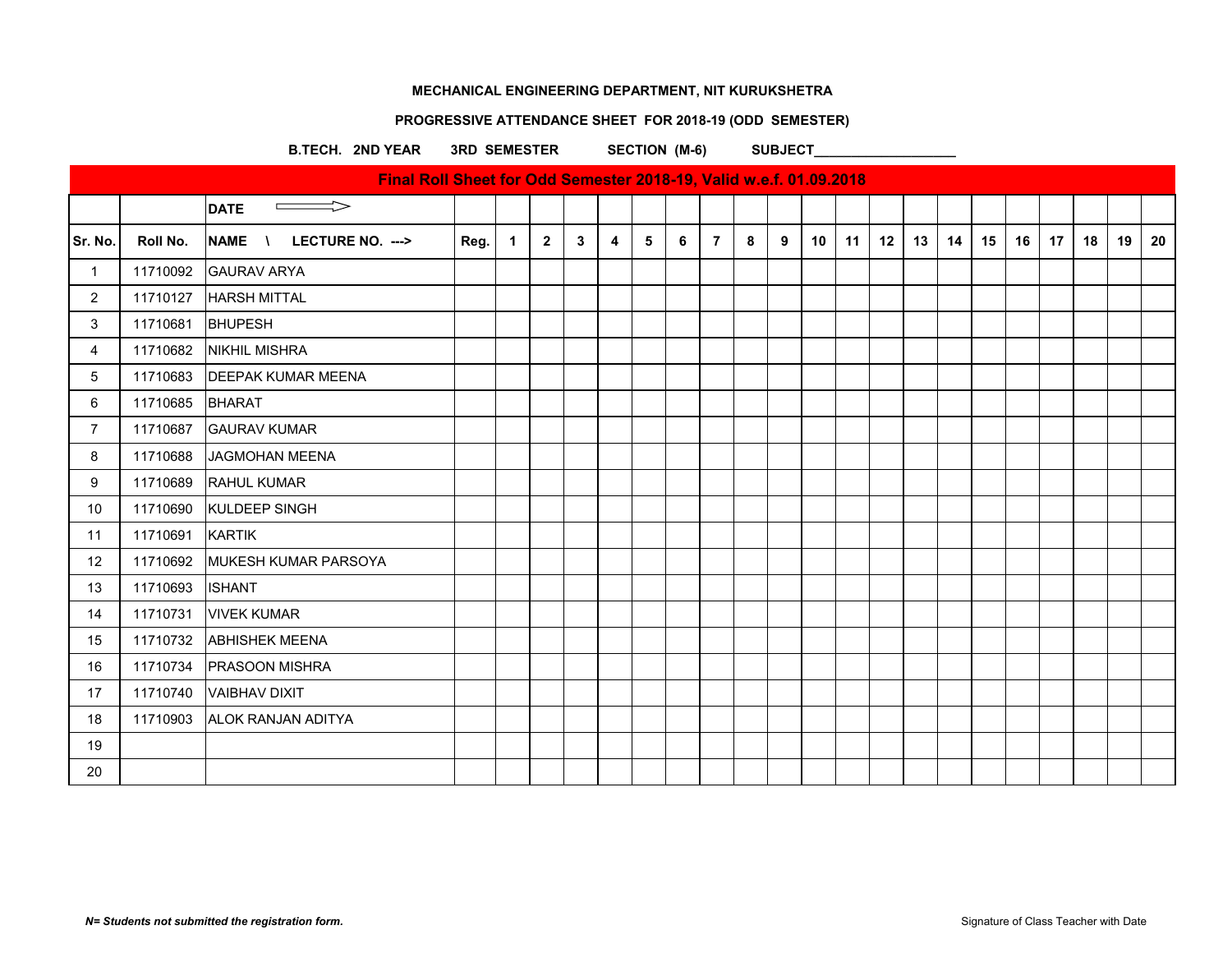# **PROGRESSIVE ATTENDANCE SHEET FOR 2018-19 (ODD SEMESTER)**

B.TECH. 2ND YEAR 3RD SEMESTER SECTION (M-7) SUBJECT

|                |          | Final Roll Sheet for Odd Semester 2018-19, Valid w.e.f. 01.09.2018 |      |                |                |              |                         |   |   |                |   |   |    |    |    |    |    |    |                 |    |    |    |    |
|----------------|----------|--------------------------------------------------------------------|------|----------------|----------------|--------------|-------------------------|---|---|----------------|---|---|----|----|----|----|----|----|-----------------|----|----|----|----|
|                |          | <b>DATE</b><br>$\Rightarrow$                                       |      |                |                |              |                         |   |   |                |   |   |    |    |    |    |    |    |                 |    |    |    |    |
| Sr. No.        | Roll No. | <b>NAME</b><br>LECTURE NO. ---><br>$\lambda$                       | Reg. | $\overline{1}$ | $\overline{2}$ | $\mathbf{3}$ | $\overline{\mathbf{4}}$ | 5 | 6 | $\overline{7}$ | 8 | 9 | 10 | 11 | 12 | 13 | 14 | 15 | 16 <sup>1</sup> | 17 | 18 | 19 | 20 |
| $\mathbf{1}$   | 11710505 | SANGEETA KUMARI                                                    |      |                |                |              |                         |   |   |                |   |   |    |    |    |    |    |    |                 |    |    |    |    |
| $\overline{2}$ | 11710695 | <b>JATIN</b>                                                       |      |                |                |              |                         |   |   |                |   |   |    |    |    |    |    |    |                 |    |    |    |    |
| 3              | 11710696 | <b>SHASHANK SINGH PANWAR</b>                                       |      |                |                |              |                         |   |   |                |   |   |    |    |    |    |    |    |                 |    |    |    |    |
| 4              | 11710697 | <b>DHRUV SINGHAL</b>                                               |      |                |                |              |                         |   |   |                |   |   |    |    |    |    |    |    |                 |    |    |    |    |
| $\,$ 5 $\,$    | 11710699 | <b>NIKHIL</b>                                                      |      |                |                |              |                         |   |   |                |   |   |    |    |    |    |    |    |                 |    |    |    |    |
| 6              | 11710700 | <b>KRITIN GUPTA</b>                                                |      |                |                |              |                         |   |   |                |   |   |    |    |    |    |    |    |                 |    |    |    |    |
| $\overline{7}$ | 11710703 | <b>ROHITASH BAGARIYA</b>                                           |      |                |                |              |                         |   |   |                |   |   |    |    |    |    |    |    |                 |    |    |    |    |
| 8              | 11710704 | <b>ABHIMANYU SINGH</b>                                             |      |                |                |              |                         |   |   |                |   |   |    |    |    |    |    |    |                 |    |    |    |    |
| 9              | 11710705 | MANOJ MEENA                                                        |      |                |                |              |                         |   |   |                |   |   |    |    |    |    |    |    |                 |    |    |    |    |
| 10             | 11710706 | <b>ADITYA KOHLI</b>                                                |      |                |                |              |                         |   |   |                |   |   |    |    |    |    |    |    |                 |    |    |    |    |
| 11             | 11710707 | <b>SUKHPREET SINGH</b>                                             |      |                |                |              |                         |   |   |                |   |   |    |    |    |    |    |    |                 |    |    |    |    |
| 12             | 11710709 | <b>DIVYANSH GOYAL</b>                                              |      |                |                |              |                         |   |   |                |   |   |    |    |    |    |    |    |                 |    |    |    |    |
| 13             | 11710710 | <b>ANURAG YADAV</b>                                                |      |                |                |              |                         |   |   |                |   |   |    |    |    |    |    |    |                 |    |    |    |    |
| 14             | 11710711 | <b>KESHAV SHARMA</b>                                               |      |                |                |              |                         |   |   |                |   |   |    |    |    |    |    |    |                 |    |    |    |    |
| 15             | 11710712 | <b>HITESH KUMAR</b>                                                |      |                |                |              |                         |   |   |                |   |   |    |    |    |    |    |    |                 |    |    |    |    |
| 16             | 11710713 | <b>DEEPAK KUMAR</b>                                                |      |                |                |              |                         |   |   |                |   |   |    |    |    |    |    |    |                 |    |    |    |    |
| 17             | 11710741 | <b>KARTIK GOYAL</b>                                                |      |                |                |              |                         |   |   |                |   |   |    |    |    |    |    |    |                 |    |    |    |    |
| 18             | 11710747 | <b>SOURAV JINDAL</b>                                               |      |                |                |              |                         |   |   |                |   |   |    |    |    |    |    |    |                 |    |    |    |    |
| 19             |          |                                                                    |      |                |                |              |                         |   |   |                |   |   |    |    |    |    |    |    |                 |    |    |    |    |
| 20             |          |                                                                    |      |                |                |              |                         |   |   |                |   |   |    |    |    |    |    |    |                 |    |    |    |    |